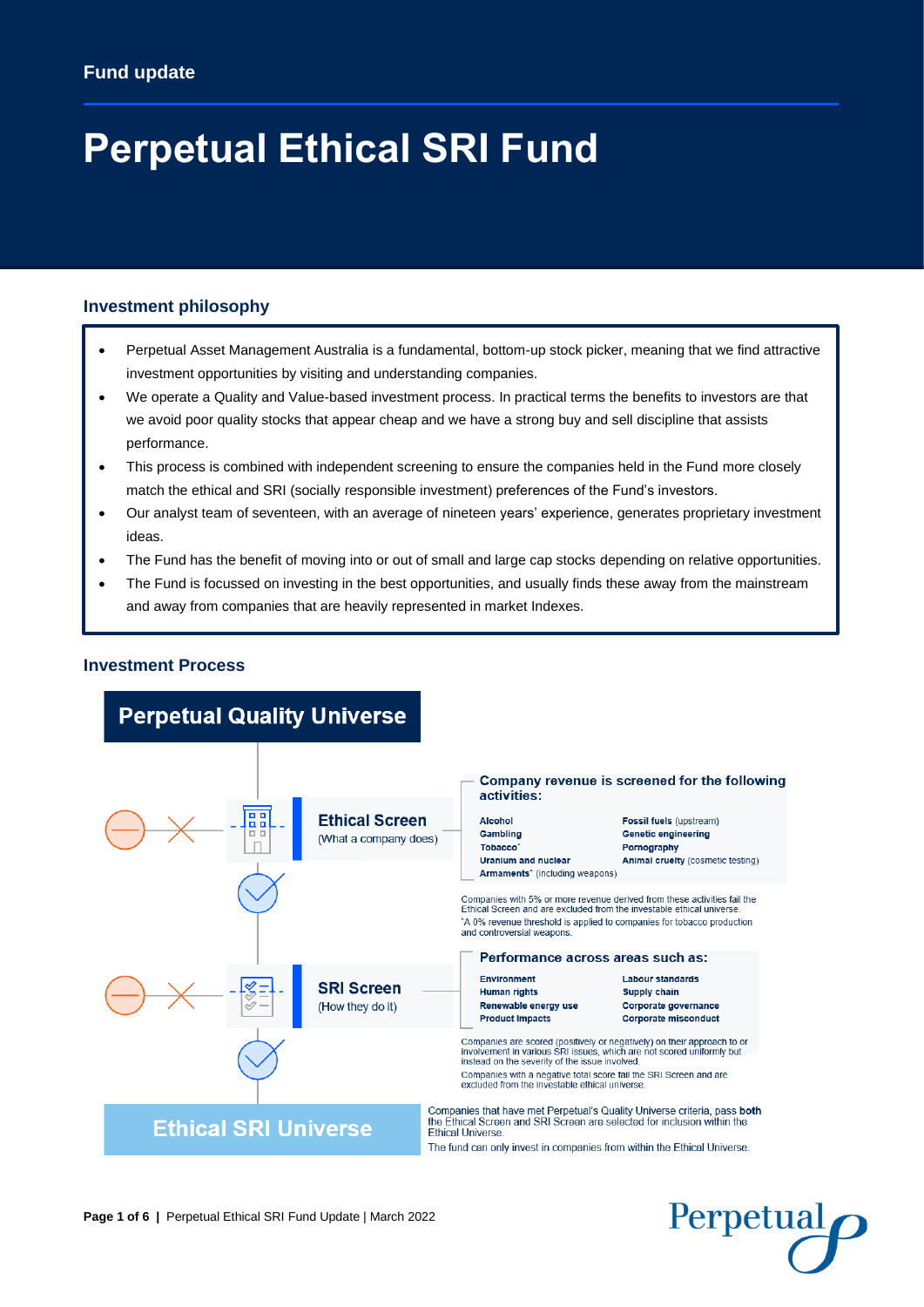#### **Fund Performance as 31 March 2022**

| <b>Period</b>          | <b>Fund</b> | Index* | <b>Excess</b> |
|------------------------|-------------|--------|---------------|
| 1 month                | 2.3%        | 6.9%   | $-4.6%$       |
| 3 months               | $-1.5%$     | 2.1%   | $-3.6%$       |
| 6 months               | 2.7%        | 4.3%   | $-1.7%$       |
| 1 year                 | 14.2%       | 15.2%  | $-1.0%$       |
| 3 year p.a.            | 13.2%       | 10.9%  | 2.3%          |
| 5 year p.a.            | 7.8%        | 9.4%   | $-1.6%$       |
| 10 year p.a.           | 11.8%       | 10.1%  | 1.7%          |
| Since Inception p.a. # | 11.2%       | 8.6%   | 2.6%          |

\* ASX/S&P 300 Accumulation Index. Source: FactSet.

Total returns shown for Perpetual Ethical SRI Fund have been calculated using exit prices after taking into account all of Perpetual Investment Management Limited's ongoing fees and assuming reinvestment of distributions. No allowance has been made for taxation. Past performance is not indicative of future performance. Portfolio and Index return may not sum to Excess Return due to rounding. # Inception date April 2002

#### **Market Overview**

The Australian market, as measured by the S&P/ASX 300 Accumulation Index, returned 2.1% for the quarter. Markets grappled with increasing inflationary pressures and changing central bank rhetoric, acknowledging the persistence of inflation, and abandoning the belief this would prove "transitory".

This change led to an abrupt repricing of interest rate expectations, led by the US but also here in Australia, where 2-and-3-year yields have exploded, all while the cash rate remains at 0.10%. This is unlikely to remain the case for long, given broadening signs of wage growth in a tight labour market. The unemployment rate is at multi-year lows at 4%, with participation increasing, and leading indicators such as job advertisements looking positive.

The Russian invasion of Ukraine and resulting sanctions have disrupted commodity flows globally, particularly in energy markets, only adding to inflationary pressure. Russia and Ukraine are key participants in many commodities including wheat, gas, nickel, and timber, amongst others. For the quarter nickel rose 55% (and more intra-period!), thermal coal rose 53% and brent crude rose 39%.

Resource stocks were favoured with the resource index up 20.1% for the quarter while the industrials index was *down* 2.8%, or a relative spread of just under 23%. Small industrials fared even worse, down 9.1%. We are finding select opportunities in this part of the market.

## **Fund Performance**

The Perpetual Wholesale Ethical SRI Fund returned -1.5% for the quarter, underperforming the benchmark by -3.6%. Over the last twelve months, the fund has returned 14.2%, underperforming the benchmark by 1.0%.

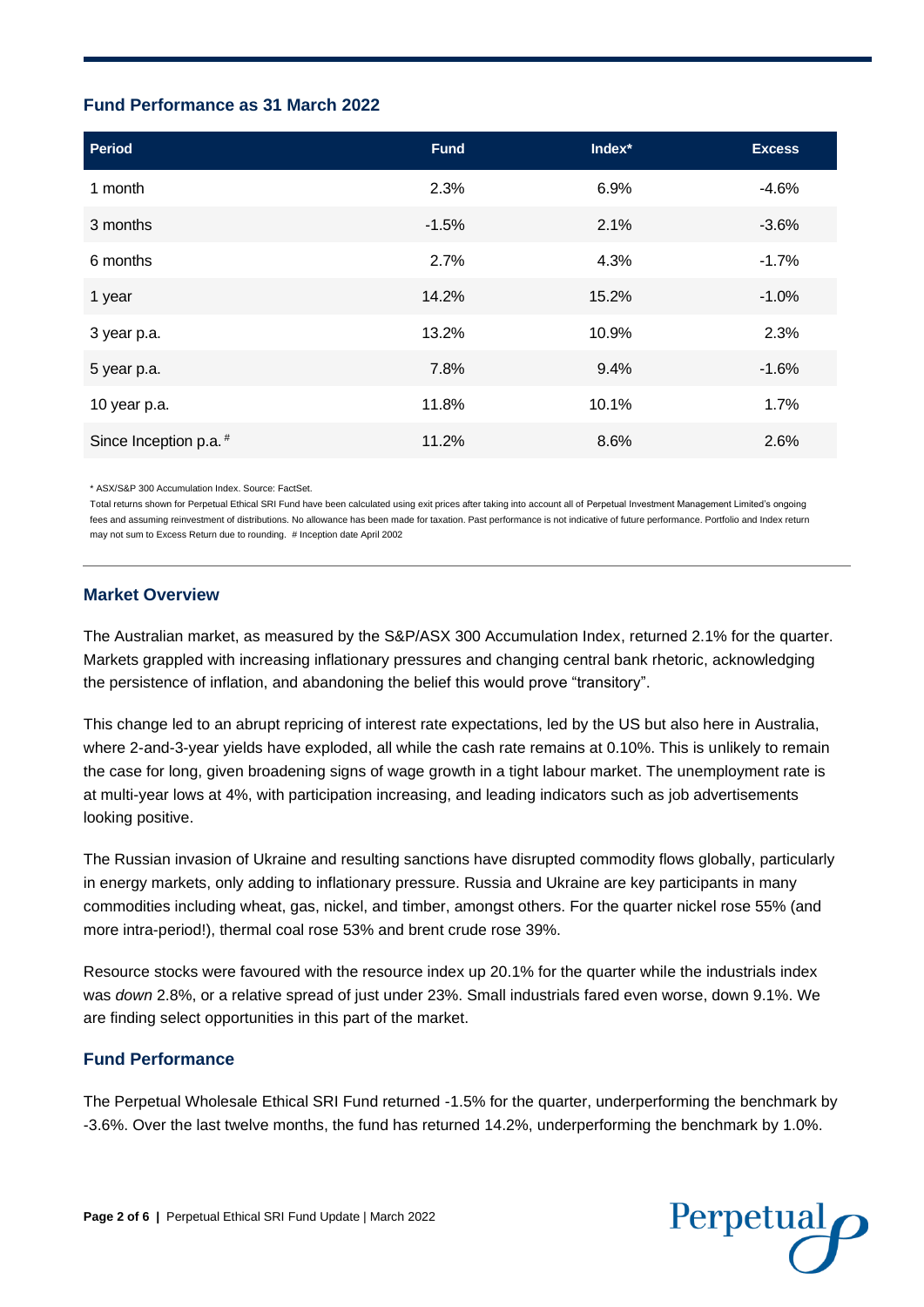The gains in resource stocks were the largest drivers of relative underperformance, with BHP Group (not in the ethical universe) alone impacting performance by 1.83%. As a sector, energy also detracted 0.85%. Some of our key holdings also struggled over the quarter – Ferguson fell 25% on fears of a US housing market slowdown due to rising mortgage rates, whilst our discretionary retail names gave back performance after having contributed strongly in 2021. Medibank also underperformed despite an excellent first half result, and an improved outlook for the full year. Both stocks remain meaningful holdings in the portfolio.

## **Reporting Season and Portfolio Update**

The **Orora** result was a key highlight of reporting season, led by continued improvement in the company's US packaging distribution business, which was a core part of our original investment thesis. The Australian business has proved resilient and has secured tenure and volume growth from key customers in the cans division, whilst also replacing some lost volume in glass. An additional buyback was announced given the strength of the company's balance sheet.

**National Australia Bank's** quarterly update was a key standout amongst the major banks, with evidence of strong momentum and good performance on net interest margin. **Insurance Australia Group** displayed signs of improved underlying momentum, however poor weather has resulted in greater natural perils costs for FY22 and led to underperformance. The appeal on Business Interruption insurance was judged largely in favour of insurers, however the appeal process remains ongoing and is unlikely to be resolved until much later in the calendar year. We continue to believe IAG's business interruption provisioning is conservative.

We have exited our investment in **AUB Group.** This has been a very successful investment for unitholders of the fund thanks to the strong performance of Mike Emmett and his management team. AUB have allocated capital well, divesting the underperforming health and rehab business, whilst consolidating and simplifying the core broking network. Scale has been added to the agencies division, and sensible bolt-on acquisitions have been made, including an astute investment in Bizcover, which offered exposure to a fast-growing business and access to a technological capability that could be deployed more broadly through the group. AUB is well placed moving forward, however given the stock has re-rated significantly, the decision was taken to realise our investment.

Proceeds from sales were reinvested largely into existing holdings, most notably **GWA Group** and **Bapcor**.

#### **Bapcor**

The Fund had a modest position in Bapcor over 2020, however we have increased this significantly following the news of Daryl Abotomey's departure and the subsequent violent share price reaction. Under Abotomey's tenure the business grew significantly, and rightfully he was well regarded by the market. However there are several appealing characteristics to Bapcor's business that remain despite the departure of a very successful CEO.

Bapcor's core business is automotive trade, which is a resilient end market heavily influenced by kilometres driven and the ageing fleet of used cars in Australia that need servicing and ongoing repairs. Together with Repco, Bapcor operate as a market leader with breadth and depth of product range, store density and distribution capability key differentiators of performance.

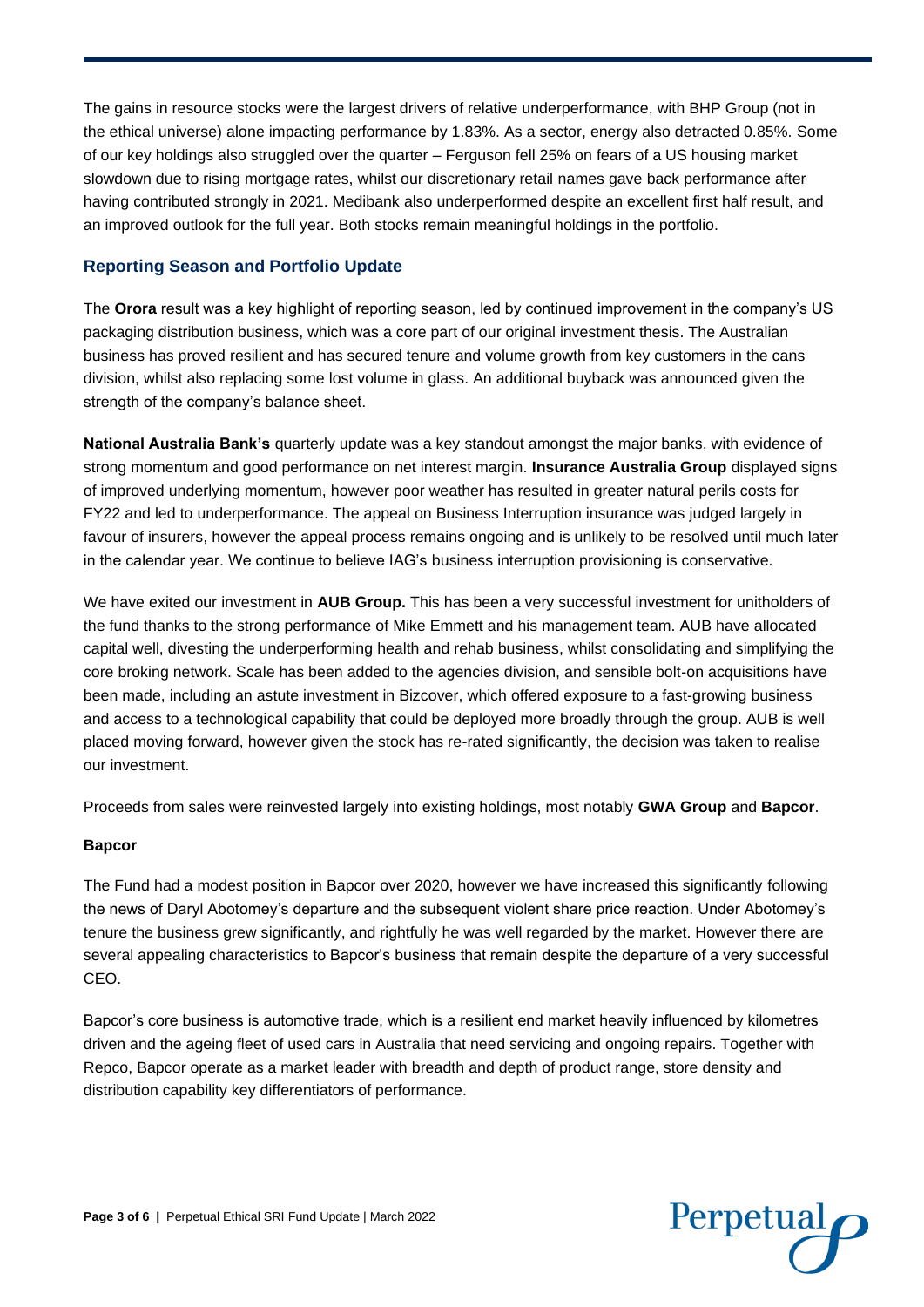The company's balance sheet is sound and continued growth potential exists from rollout, sensible M&A and private label penetration. We believe the reaction to the prior CEO's departure has created a compelling opportunity in a quality business.

#### **Genworth Mortgage Insurance Australia**

The other notable news flow for the portfolio in recent months was the acquisition of a 15% stake in **Genworth Mortgage Insurance Australia** by funds associated with Ares SSG for \$2.90 a share. Our investment in Genworth was built over 2021, mostly in the low \$2 range, when fears were heightened that the company might lose its largest customer Commonwealth Bank of Australia (indeed, the vast majority of revenue). Genworth has subsequently retained the business subject to agreement of final terms. It is likely volume will diminish slightly though the company could have lost the business entirely and the investment case would still have looked quite favourable.

As a mortgage insurer Genworth is a quite a unique business. The company operates in the riskier end of the housing market, insuring (the lender) against loss on high loan to value ratio borrowers, or to put it another way, borrowers with smaller down payments. This makes the company particularly sensitive to changes in macroeconomic conditions such as unemployment and interest rates.

The earnings model is also very different to many other listed insurers. Genworth receives payment in full at the inception of the policy, however this premium is effectively earned over a period stretching beyond ten years, to reflect the historical pattern of claims emergence. This means that any one reported period for Genworth will be reflection of the policies written for the preceding ten years, albeit heavily weighted to the last five.

Strong economic outcomes, the tailwind from prolonged low interest rates and meaningful house price appreciation has created significant buffers in what we call the "back book", or the significant sum of policies in force from prior years. Macroprudential measures such as restrictions on investor lending and interest only lending has further improved the quality of the book. This is not to ignore the risk of recent book years, which are likely higher given most loans were struck at very low rates. However, on balance, we think the total book will continue to season well.

Reserving has also been strengthened. Genworth have increased their reserving to account for loans that are currently not delinquent, but which have been delinquent (or behind on payments) at a previous point in their history. As a result, since listing, reserves as a percentage of insurance in force have more than doubled, and reserves on a per policy basis have increased by 1.8x. This is despite the average loan size insured increasing by only 30% over that period. Given the strong performance of the book over that period, we think this provides a meaningful buffer should economic conditions deteriorate.

Genworth is required to hold capital by the regulator in support of policies outstanding to cover potential claims. This capital constraint is heaviest in the early years of the policy life and reduces over time. As of 31 December, Genworth held capital at over 2x the regulatory requirement, and well in excess of the upper end of their guided 1.32-1.44x range. We think this capital can continue to grow as the book seasons and prior year policies earn through, generating underwriting profits. We applaud the management's decision to reduce this excess capital position by acquiring stock back on market, at meaningful discounts to net tangible asset value. This is a prudent and highly accretive use of surplus capital.

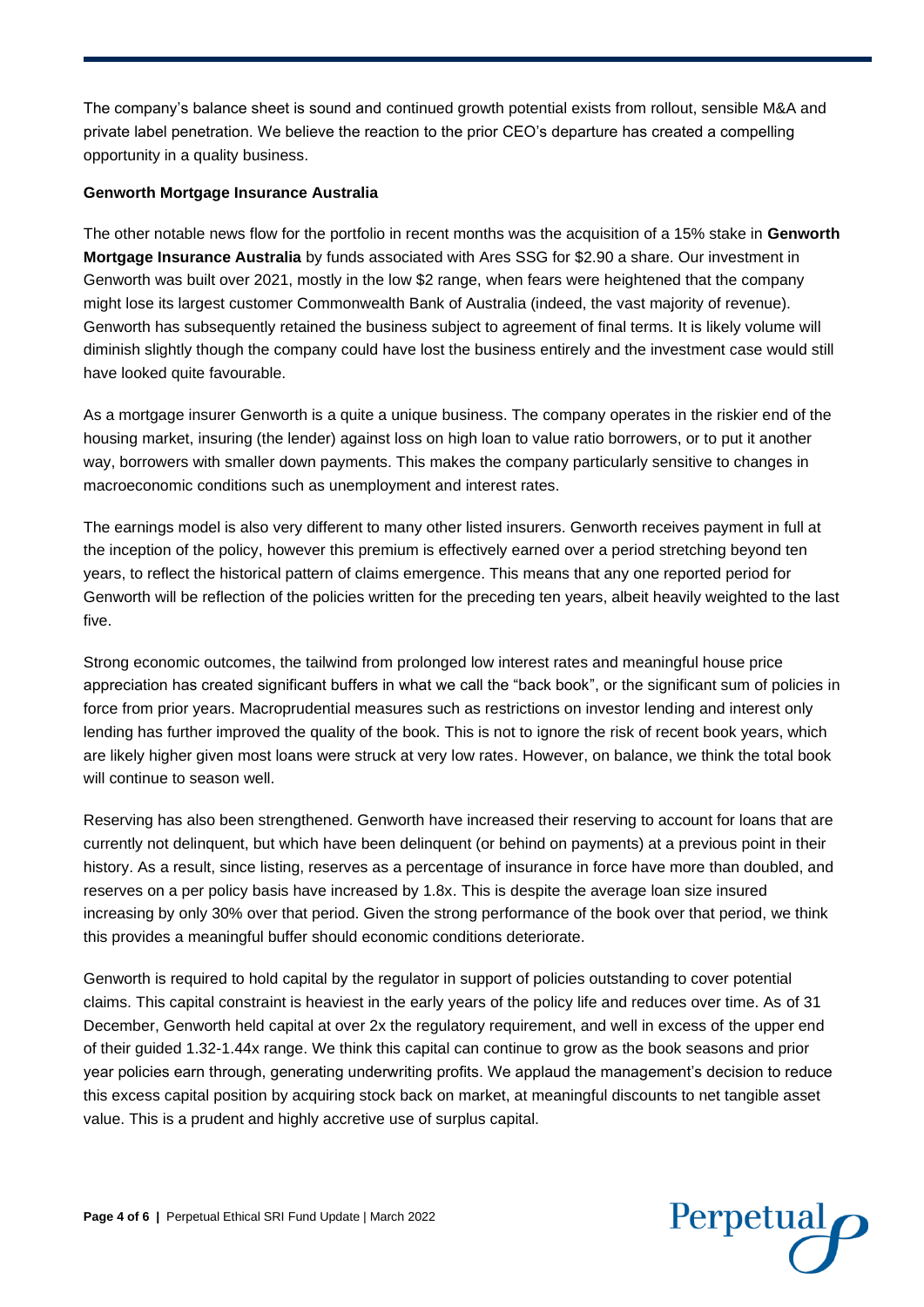The last piece of the Genworth puzzle is the investment portfolio. Given the long-term nature of the policies, Genworth invests unearned premiums and technical reserves in investment securities. Lower rates have benefitted claims performance but severely hindered investment income – which historically was a meaningful driver of insurance profit. As of 31 December the group had some \$3.7bn of cash and investments which had been making very little return, however the prospects for this running yield look much brighter moving forward.

There have been other, smaller mortgage insurance books in the Australian market transacted for book value and the investment by Ares has shone a light on some of the latent value in Genworth. The stock has been an excellent performer for the fund, and we still believe upside remains given the stock continues to trade well below NTA. The company has recently sought shareholder approval to buy back an additional 15% of shares on issue, further reducing surplus capital in an accretive manner.

## **ESG**

Biodiversity is an area gaining increasing attention amongst investors. During March, the Taskforce on Nature-related Financial Disclosures released its initial disclosure framework. Much like the approach of the Taskforce for Climate Related Financial Disclosures, this is another step toward an aligned reporting approach.

The draft text includes definitions to aid assessment of nature related risks and opportunities, recommended disclosures and a process for undertaking risk and opportunity assessments. Risks may be physical, transition, or systemic – and opportunities can create positive outcomes by either reducing impact on the natural environment or restoring it.

The draft is open for consultation until 2023. Whilst there is much to be done, this is another clear example of the pace of regulatory change, following the introduction of EU Taxonomy, SFDR, and the formation of the International Sustainability Standards Board.

## **Outlook**

With the federal election campaign firmly in full swing attention will no doubt turn to the prospect of a change in government and prospective policy changes, and the impact on certain stocks. Since 2016, Brexit, US elections and our own 2019 experience suggest just how difficult these events can be to predict.

Whilst markets have sharply repriced expected monetary tightening, fiscal policy is likely to remain supportive irrespective of who wins the federal election. Australian budget forecasts also assume commodity prices revert to far lower levels over coming years. This may yet prove accurate, however it is a long way from current spot pricing, which if persistent, will provide a meaningful boost to national income.

Recent market volatility has created some interesting new opportunities and the ability to add to existing core holdings on what we think are attractive terms. I am optimistic about our collection of businesses and their prospects over the coming years.

As always, thank you for your continued support.